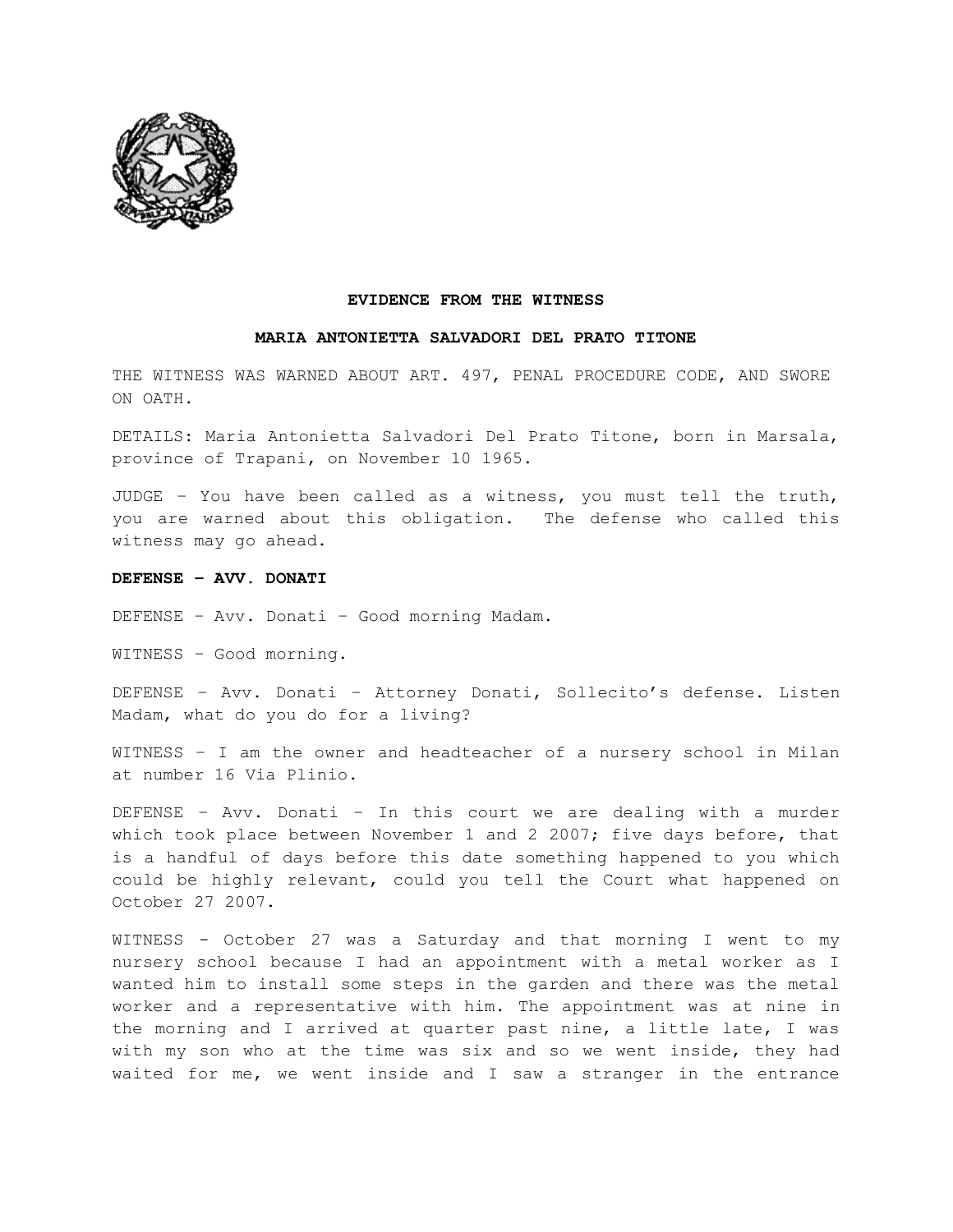coming out of my office, I saw a young man and obviously I was afraid and then he turned out to be Mr Guede.

DEFENSE – Avv. Donati – Listen, you said: "they had waited for me", they who? Who were you with? You said "I was with my son".

WITNESS – I had an appointment with the metal worker and the gardening representative who had delivered, garden equipment...

DEFENSE – Avv. Donati – So who were these two people, were they present?

WITNESS – They were there waiting because they had to install these steel steps inside the garden, which were part of the garden equipment.

DEFENSE – Avv. Donati – Listen, this person who you saw inside the nursery school, did he say anything to you? Did you speak when you bumped into him?

WITNESS – I was obviously surprised and I asked him who he was and said "I am..." he was very calm, he seemed to be at ease even though I had found him in my office and he said

"I am from Perugia, I arrived from Perugia yesterday evening by train and I didn't know where I could sleep and someone told me I could sleep here".

DEFENSE – Avv. Donati – Listen, were there any signs of any doors or windows being forced?

WITNESS - No, I only noticed that he had opened my cupboard probably to look for money.

DEFENSE – Avv. Donati – So had anything been damaged, I don't know, the lock, a padlock?

WITNESS - No, it had not been damaged but it was open normally I lock it and also the drawer we keep the cash in was open and some money was missing but only a small sum, nothing...

DEFENSE – Avv. Donati – Listen, regarding your computer did you notice anything... had any cables been pulled out?

WITNESS – No, I saw that he had probably tried to connect to the Internet I think with his laptop, I remember he had a rucksack with a laptop inside and I asked him where he had got it from as I have computers there, he said "no, no problem this is mine" and he let me see that in fact it was his and then we called the police who arrived.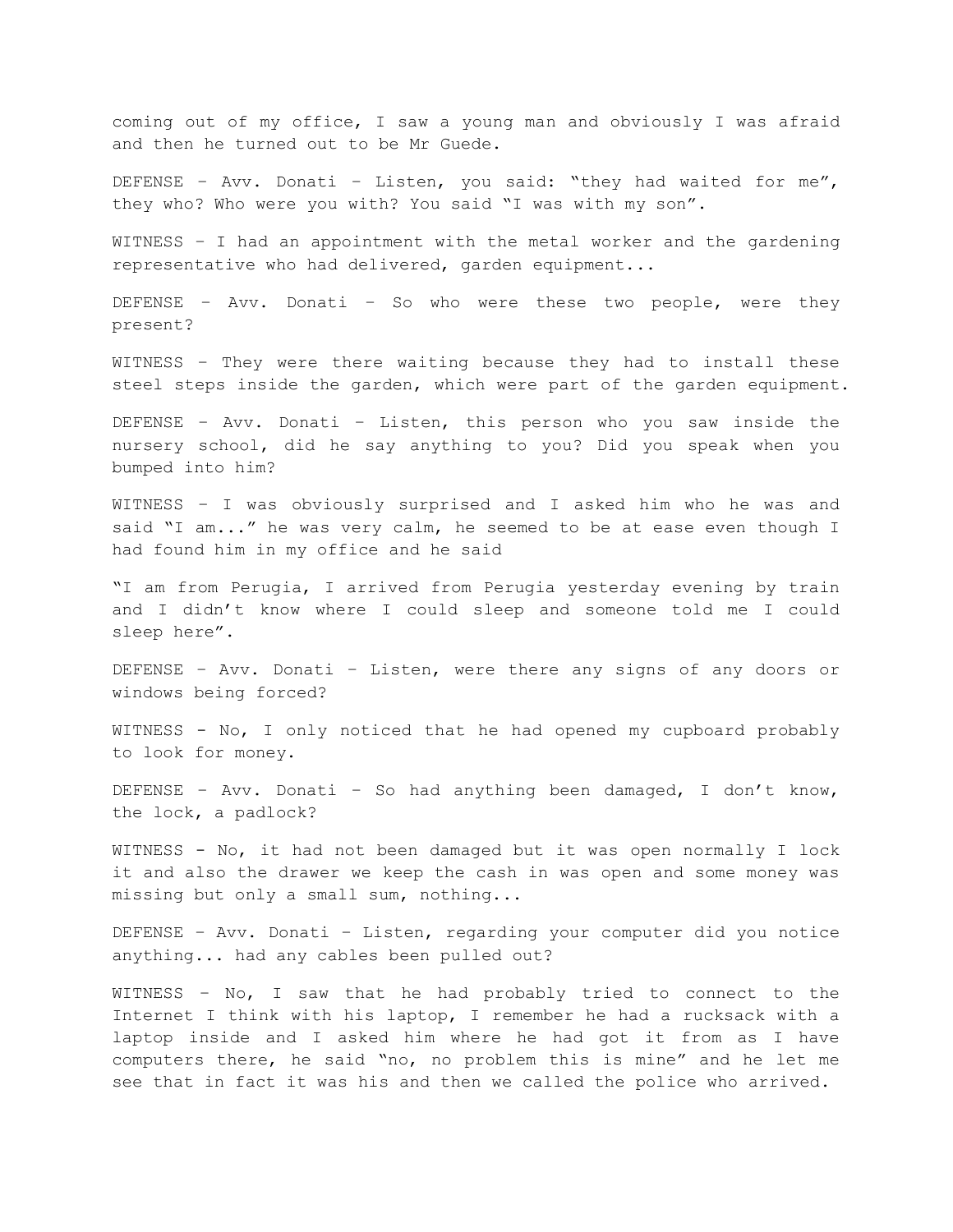DEFENSE – Avv. Donati – Excuse me Madam, regarding the computer you mentioned, I would like to remind you that at 3pm on October 27, when you went to the Milan police station to officially report this person, you stated "two cables of my computer had been pulled out".

WITNESS – Yes, they had been pulled out.

DEFENSE – Avv. Donati – So you remember this happening.

WITNESS – Yes, I remember, this is what made me think that he might have tried to connect to my computer cables or to my computer I don't know he might have needed the cables to connect his laptop, I think.

DEFENSE – Avv. Donati – I understand. Listen, previously you said "then I called the police, we called the police".

WITNESS – Yes, the four of us called, there was me, my son and obviously the metal worker and the representative, and we called the police and when they arrived they asked him some questions, he said he slept in the nursery school but I later found out that couldn't have been possible also because he said he had slept on tiny footstools, so he couldn't have. And then in fact the police made him open his rucksack and inside the rucksack we noticed he had taken a meat knife from our kitchen.

DEFENSE – Avv. Donati – Can you describe it?

WITNESS – A knife, I don't know, 40 centimetres I think with a black plastic handle which obviously... that was later given back to me after the official report and which I threw away.

DEFENSE – Avv. Donati – I understand. Listen but this knife that was found inside this rucksack, this person's rucksack, was it a valuable object? An object, I don't know, did it have... or else was it a knife, a simple knife?

WITNESS - No, it was the only knife that the cook used in the kitchen to cut meat.

DEFENSE – Avv. Donati – I understand. Listen, do you remember if there was anything else inside the rucksack?

WITNESS – There was a bunch of keys, there was a small gold woman's watch and then there was a small hammer, like the ones you find in buses to smash the windows with, I remember only this.

DEFENSE – Avv. Donati – Computer, you don't remember if there was a computer.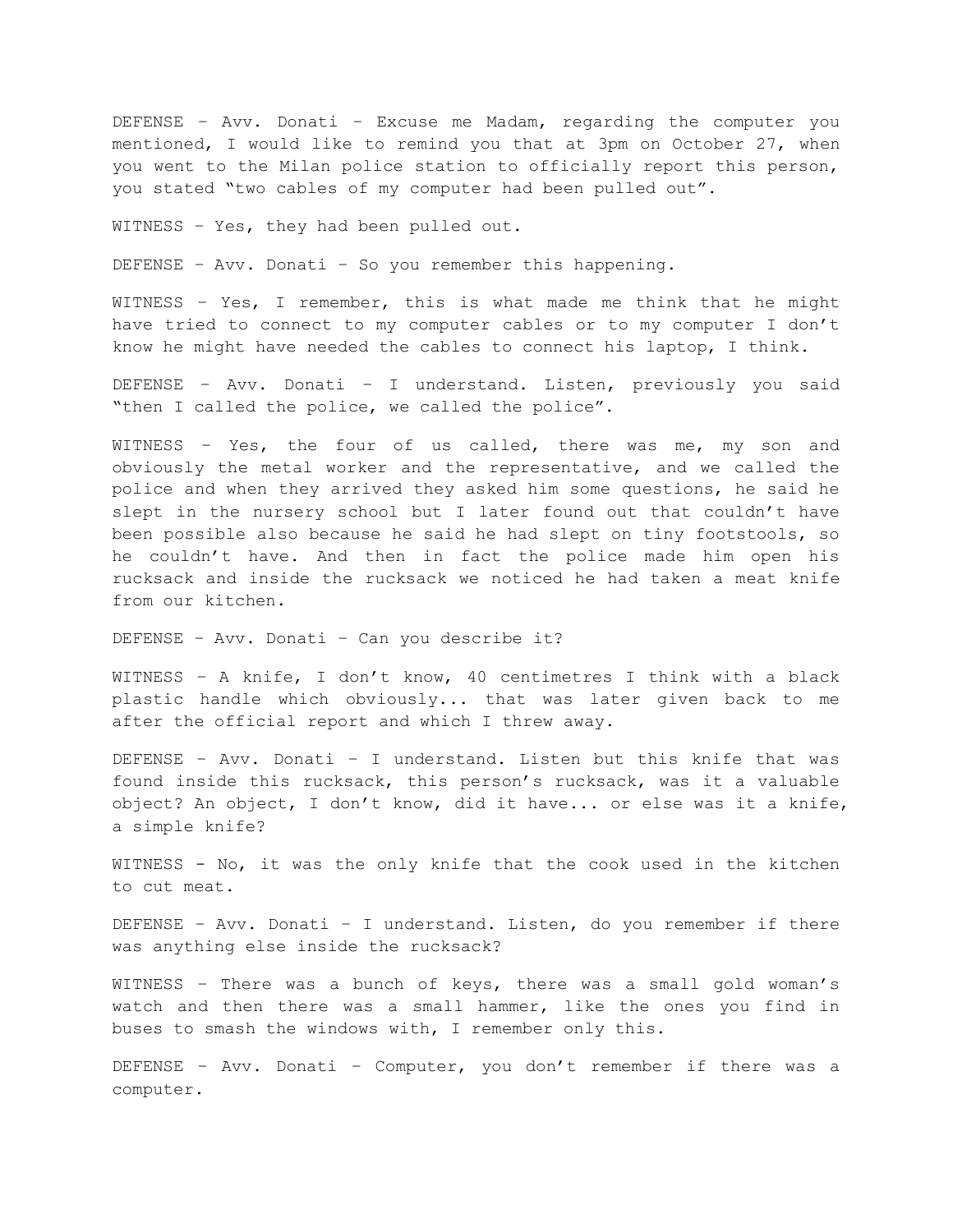WITNESS - No, I don't think he had taken anything else apart from the knife.

DEFENSE – Avv. Donati – No, no, not that he had taken anything from the nursery school, but if inside the rucksack there was a computer, a cellular phone if you remember.

WITNESS – I don't remember a cellular phone, I only remember these things, I remember his computer, the laptop and the knife, the keys, the watch and the small hammer.

DEFENSE – Avv. Donati – I understand. Then do you remember what happened later? What happened? Did you go to the police station? Was this person identified?

WITNESS – The person was taken away by the police and then they asked me to go and make an official report, so that day I went to make the official report and later the knife was given back to me and I threw it away because I didn't want to keep it.

DEFENSE - Avv. Donati - Sure, and do you know if this person was identified?

WITNESS - Then they told me... The police I remember that the laptop, the computer he had had been stolen from a legal studio in Perugia and so he had previous but they let him go, the police woman who had come who had turned up at the nursery school told me this, that they let him go because they didn't know what to do with him, in the sense that probably there was nowhere to keep him and so they let him go, Mr Guede.

DEFENSE – Avv. Donati - Ah so, so he had later been identified you said "Mr Guede", and did you later see him anywhere?

WITNESS – I saw him afterwards, after the crime when he was searched for as the third person, they talked about him on the television and I recognized him.

DEFENSE – Avv. Donati – I understand.

WITNESS – Watching the TV news.

DEFENSE - Avv. Donati - Fine. I have no more questions.

**DEFENSE – Avv. Rocchi**

DEFENSE – Avv. Rocchi – Just one question. So did you check if he had slept in the nursery school or not?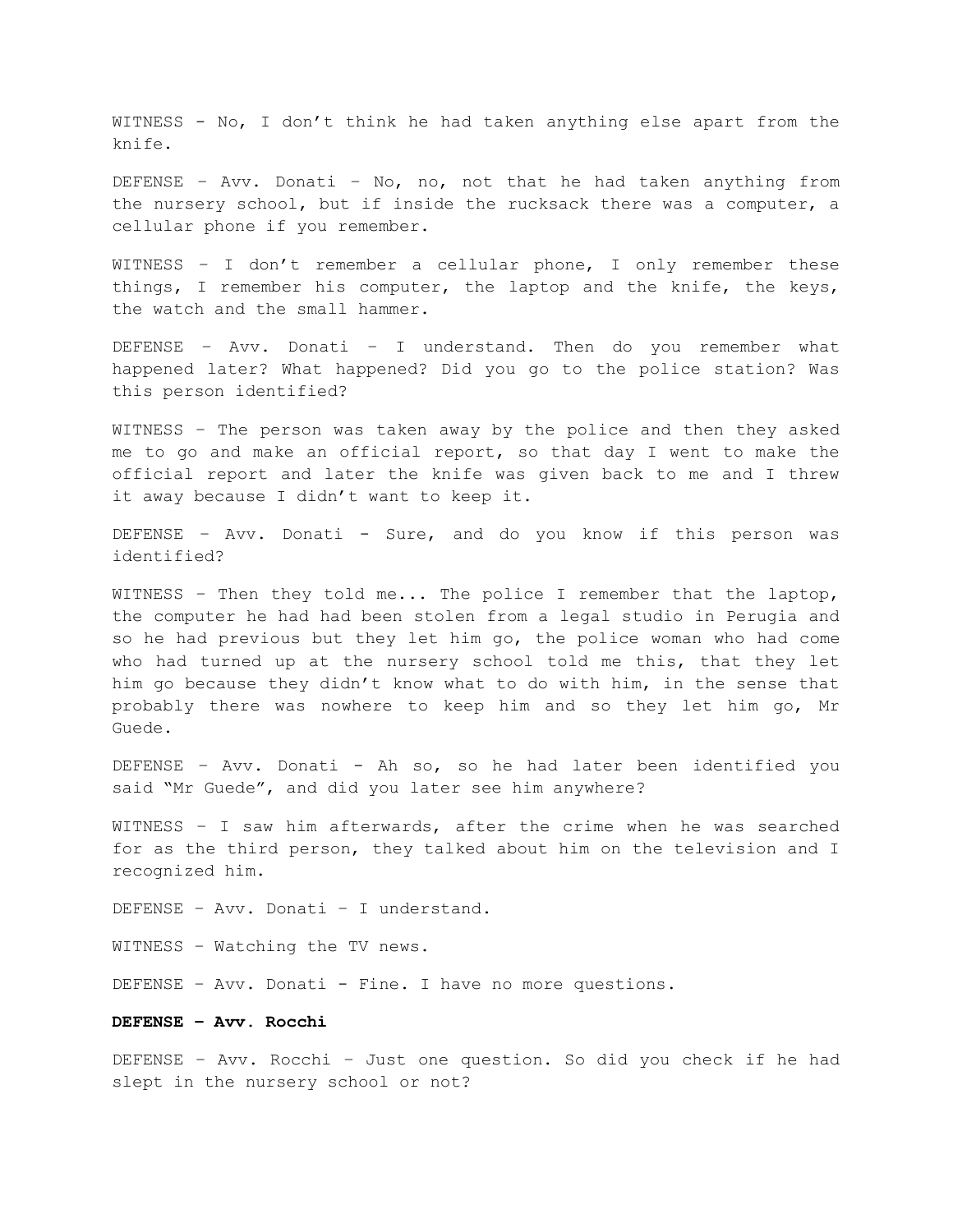WITNESS - No, so, I checked I looked into it and the obvious place to sleep would have been the gym where there are soft mattresses, but everything was left in the way the cleaning woman usually leaves things. DEFENSE – Avv. Rocchi – So you don't know where he actually slept. WITNESS – Where he slept? DEFENSE – Avv. Rocchi – Yes. WITNESS – I don't think he slept in the nursery school because probably I think he was there to look for money because we suffered a theft a week before or a fortnight before and so initially I thought it was the same person who had stolen money at the nursery school a fortnight before and had come back to see if there was more. DEFENSE – Avv. Rocchi – Do you know how he got into your nursery school? WITNESS – Well, at the time the entrance door was a little defective and there was no gate and in fact later I had a gate installed for safety, but at the time the door was a bit defective and it opened if you kicked it, but this was only known by... us or those who worked in the school knew. DEFENSE – Avv. Rocchi – And regarding this previous theft you had suffered..? WITNESS - Well the theft happened... I have some employees who are mother tongue English... DEFENSE – Avv. Rocchi – What are the dates? WITNESS – Excuse me. DEFENSE – Avv. Rocchi – Referring to which dates? WITNESS – I don't remember the dates exactly. DEFENSE – Avv. Rocchi – In the same period or a long time before? WITNESS – It would have been a week or two weekends before, one of my employees had left me a payment of two thousand euros in cash from some parents, she had phoned me to tell me she had put the money away, she was an English employee who worked there and yes she told me she had put the money away in every cupboard, she had locked the door to my office so the money was safe, but on the Monday we realized there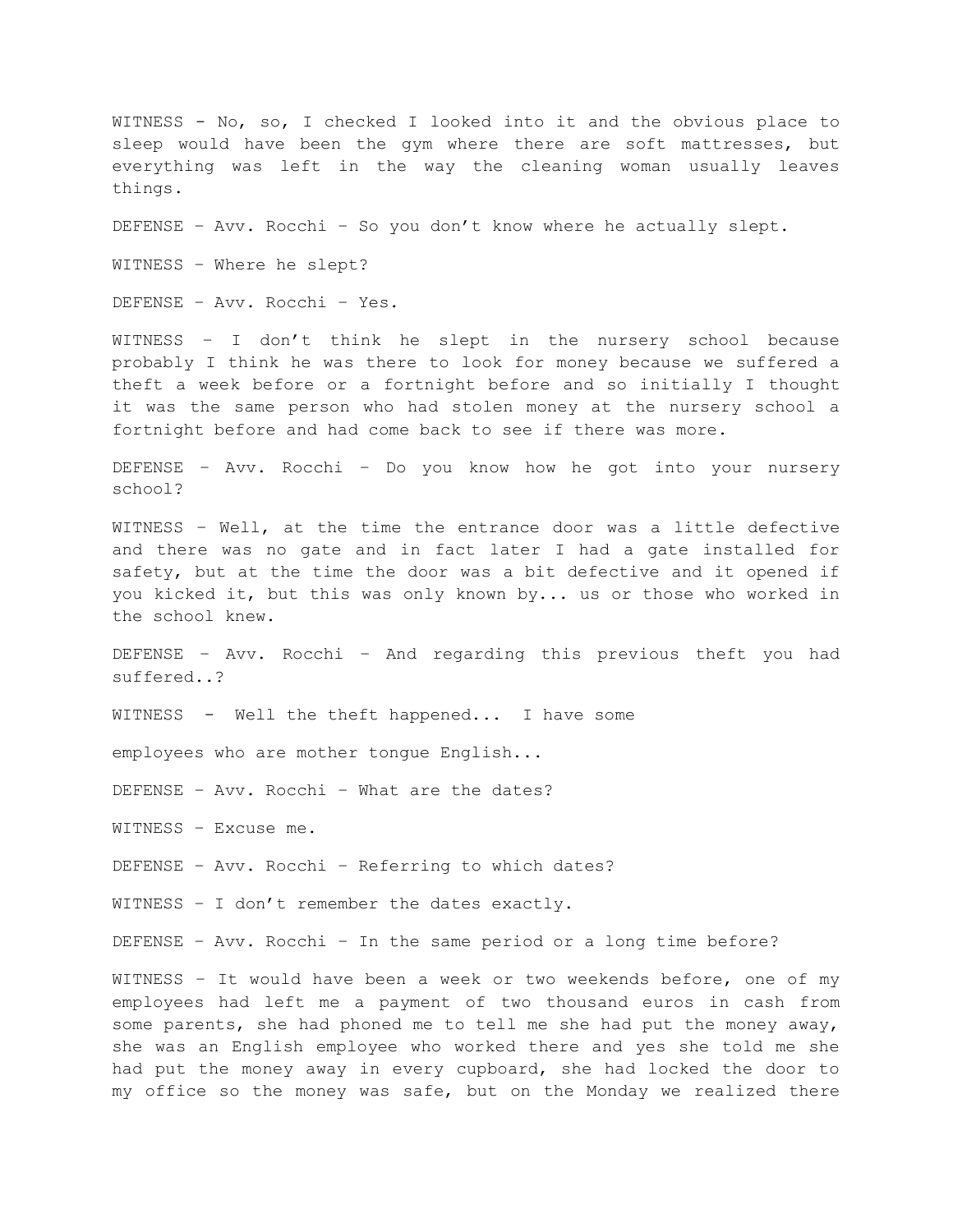had been a theft and the money had been taken so I immediately thought that young man had come to look for something or it had been him or he had been sent, I don't know, I never found that out but I immediately thought it had been him.

DEFENSE – Avv. Rocchi – When this first theft took place had there already been this problem with the entrance door?

WITNESS – There was already the problem, there had been the problem for some months but then with the summer in the middle I hadn't had a chance to sort it out and so we were in October and the door had this problem.

DEFENSE – Avv. Rocchi - Listen, can you describe to us which other signs you found inside the nursery school on that first occasion, after that first theft you had suffered?

WITNESS - OK, on the first occasion two thousand euros in cash was taken and I suffered... great damage no. Sincerely I believed it had been staged to make out a tramp or a gypsy had come in because some food had been cooked in the kitchen and a cot had been put in one of the rooms as if a baby had slept in the cot with a bowl with food but it seemed unlikely to me. There was a man's sock on the floor, they had also stolen a camera, but it gave me the impression to have been staged, that it was not realistic, there were some folders open in the kitchen near the sink, it didn't make much sense to me.

DEFENSE – Avv. Rocchi – And then a week later you suffered this other theft?

WITNESS - Yes, a week or two later, now I can't remember if a week, because the next or the one after, maybe the one after this happened.

DEFENSE – Avv. Rocchi – And following this second theft did you go to the police station again?

WITNESS – No.

DEFENSE – Avv. Rocchi – I mean do you remember if you went to the Milan police station again on November 20?

WITNESS – No, I don't know, I don't think so, no. What for?

DEFENSE – Avv. Rocchi – To inform them after finding out that it involved... after hearing about the murder and after recognizing...

WITNESS - Ah yes, I went there yes for... I don't remember why though!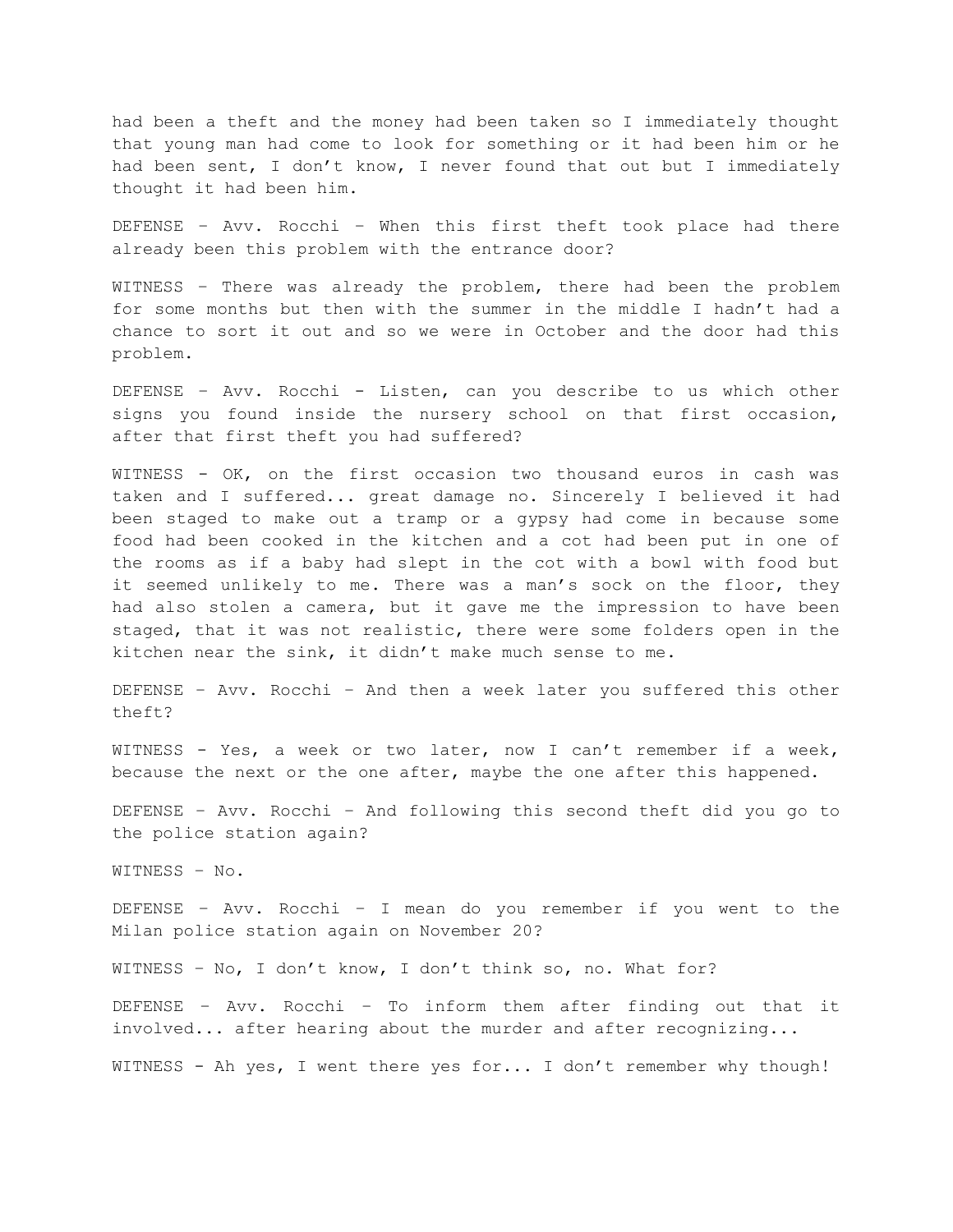DEFENSE – Avv. Rocchi – You don't remember, maybe it was because you had realized that it was the same person who...

WITNESS – Yes, yes exactly, now I remember!

DEFENSE – Avv. Rocchi – ...and because you knew that some young Anglo-Saxon women worked in your institute?

WITNESS – Yes the fact struck me that I'd heard on television during the news when they said that Mr Guede had a particular passion for English or Swedish women and this made me think that one of my employees might have known Mr Guede, in particular the woman who had put the money away that evening before the theft because she shared a place with one or two Swedish women.

DEFENSE – Avv. Rocchi – However following the murder you recognized the young man who had entered your nursery school...

WITNESS – Yes, yes, also because as desktop wallpaper on his laptop he had a photo of his with Giorgio Armani which had been broadcast...

INTERVENTION – Did you say Giorgio Armani? We didn't understand.

WITNESS - Yes, there was a photo of him with Giorgio Armani as wallpaper which I saw again on the Internet on the news so I worked out it was really him.

DEFENSE – Avv. Rocchi – Very well, thank you.

#### **DEFENSE – Avv. Ghirga**

DEFENSE – Avv. Ghirga – I would like to ask you a question about the knife which was found, second episode that of October 27 2007, it is already clear, but were you present when the knife was found inside this young man's rucksack?

WITNESS – Yes, yes I was present.

DEFENSE – Avv. Ghirga – And you realized that that knife whose dimensions you have described was used in the kitchen.

WITNESS – It was used in the kitchen and in fact it was missing.

DEFENSE – Avv. Ghirga – So a knife used in the kitchen of this nursery school you run, you saw it inside this young black man's rucksack?

WITNESS - Yes.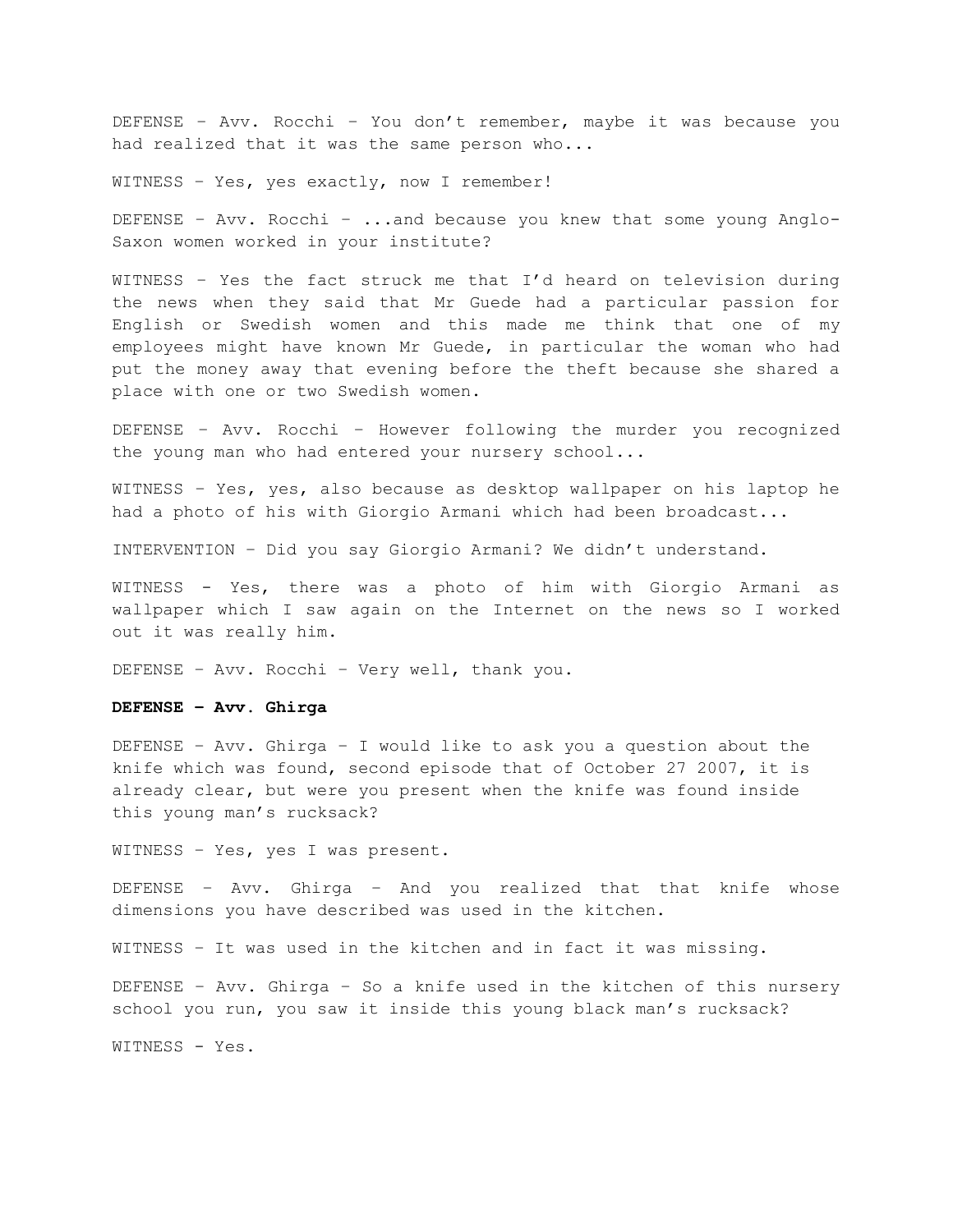DEFENSE – Avv. Ghirga – You said this knife was given back to you during the afternoon after your official report statement, it was returned to you?

WITNESS – Yes, by the police.

DEFENSE – Avv. Ghirga – So this is fine. My colleague referred to a second declaration, when you went back to the police station on November 20, there is a statement, it doesn't mention English and Swedish women it mentions only Swedish women, do you remember? If you wish I will read it to you!

WITNESS - No, I said a passion for women...

DEFENSE – Avv. Ghirga - "He was often with Swedish women who he had a sort of predilection for", English you said today. So do you remember that you didn't say this?

WITNESS - Anglo-Saxon perhaps! Anglo-Saxon, yes, the news said...

DEFENSE – Avv. Ghirga – So there is a mistake?

WITNESS - ...he had a passion for Anglo-Saxon and Swedish women and I had some Anglo-Saxon women.

DEFENSE - Avv. Ghirga - It's not that it is so important, the Court is not angry, but you say "only Swedish" and I take you up on that, do you remember you say only Swedish, today you say also Anglo-Saxon, is that right?

WITNESS – That is, that I said only Swedish? That I declared?

DEFENSE – Avv. Ghirga – Can I read it?

JUDGE - Certainly as something in dispute, go ahead attorney!

DEFENSE – Avv. Ghirga - "This person was often with Swedish women who he had a sort of predilection for", you show fear that there may be a link with the story you told, you only say Swedish!

WITNESS - No that is what has been written by who...

DEFENSE – Avv. Ghirga – If you remember better!

WITNESS - No no, the thing that struck me was really that they said Anglo-Saxon women because I have some English, Anglo-Saxon, English, Americans that work for me.

DEFENSE – Avv. Ghirga - The question was if you had also said Anglo-Saxon, today you say that...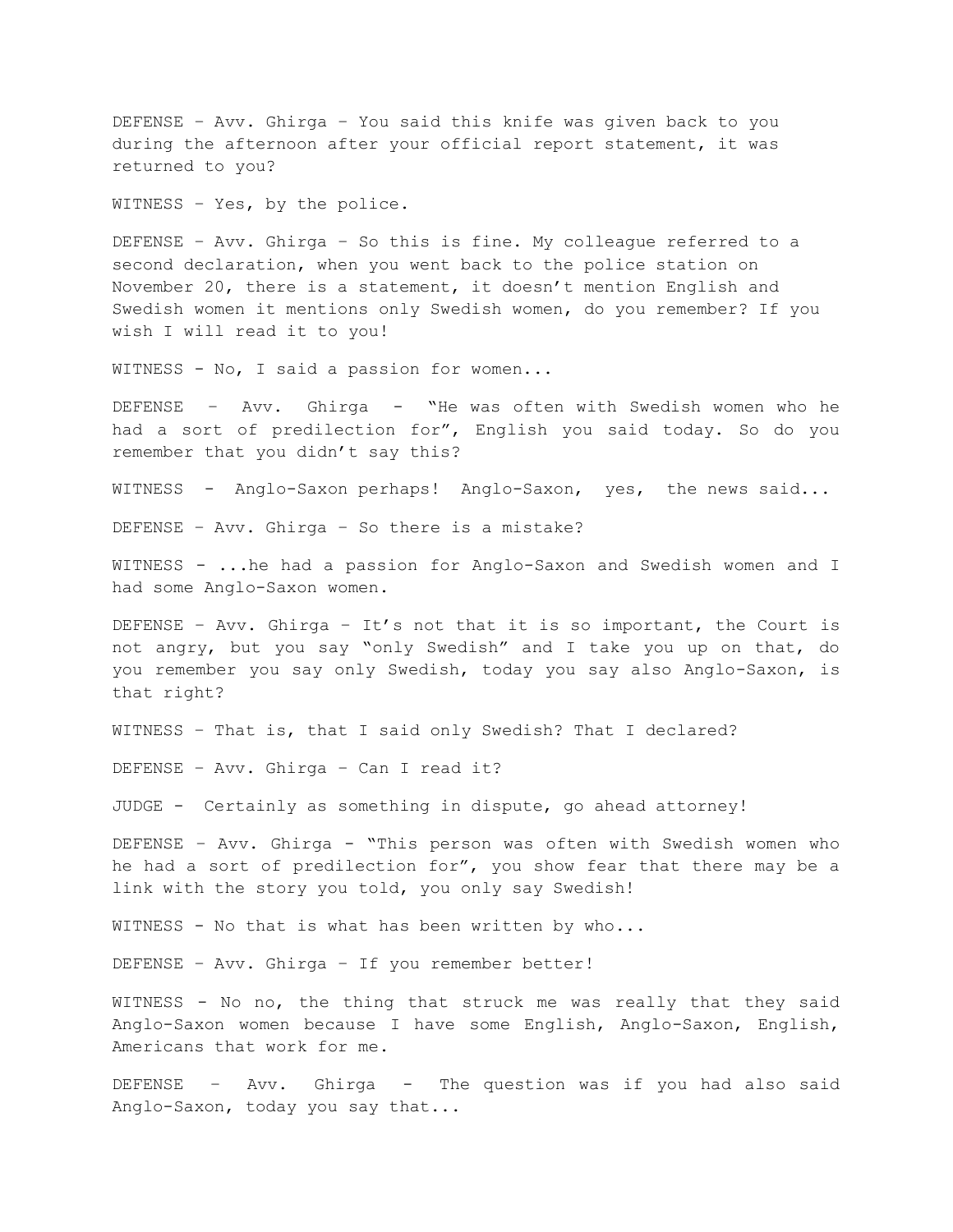WITNESS – I did say it!

DEFENSE – Avv. Ghirga – You did say it? Very well, thank you, it is written here.

WITNESS – I certainly did say it!

#### **JUDGE**

JUDGE – Excuse me, to complete this aspect, passion for Anglo-Saxon or Swedish women, English, how did you know this fact? Where did you find it out?

WITNESS – No, because I heard it on the news, they said it on the news more than once.

JUDGE – I understand. Very well, go ahead.

# **DEFENSE – Avv. Dalla Vedova**

DEFENSE – Avv. Dalla Vedova – Attorney Dalla Vedova for Ms Knox. Good morning Madam.

WITNESS – Good morning.

DEFENSE – Avv. Dalla Vedova – Just to clear something up. I would like to understand better how your nursery school is set out, because you referred to your office and then I assume there are school rooms. Can you briefly tell us how it is set out. Is there a second floor? Is there a garden?

WITNESS – Yes, OK, the nursery school is found inside a court yard inside a building, there is an entrance with a few steps so it is a raised floor, you go up the steps there is an entrance where the children are welcomed, my office is immediately visible on the right, there is also a window shaped like a porthole then there are the school rooms that is the main room and then we have a gym, we have a garden that has a shape a bit like a "T".

DEFENSE – Avv. Dalla Vedova – Listen, and in your office you have a personal cupboard with a padlock.

WITNESS - I had a cupboard with a key, a metal cupboard.

DEFENSE – Avv. Dalla Vedova – Was this cupboard stolen from during both the first and the second thefts?

WITNESS - Yes.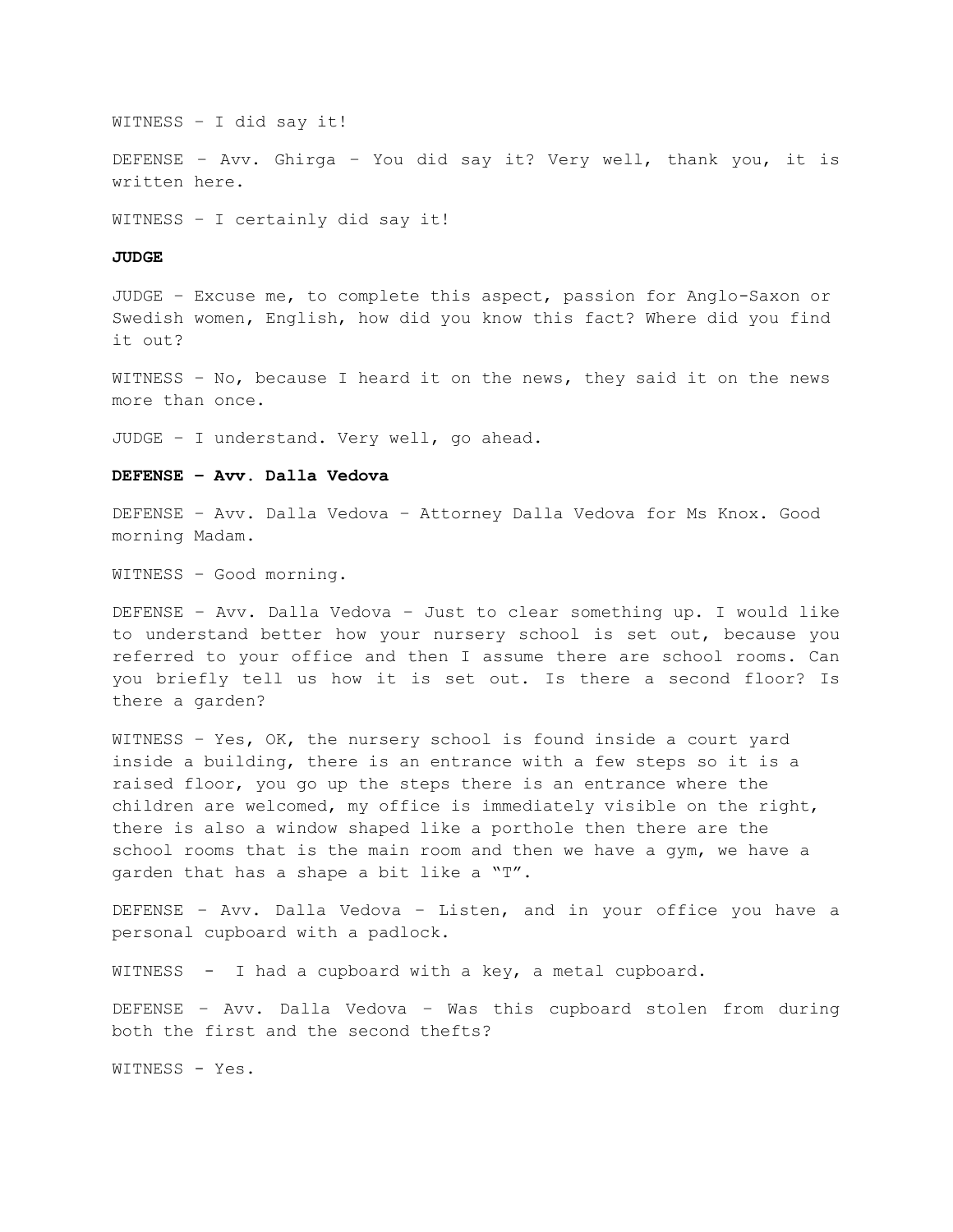DEFENSE – Avv. Dalla Vedova – Did you notice that this key had been moved?

WITNESS – Yes, yes.

DEFENSE – Avv. Dalla Vedova – In the first case it was open because you said some money had disappeared!

WITNESS – Yes in the first case it was open but to tell you the truth no, I'm sorry but a year and a half have gone by so... no, there wasn't much... the cupboard wasn't damaged, in fact the impression was that someone had the key but I think that it was a lock that was quite easy to unlock also without a key perhaps...

DEFENSE – Avv. Dalla Vedova – Because you talk about a metal cash box containing the sum of two thousand euros which you mentioned before...

WITNESS – Yes, but that was unlocked, that was always unlocked, the only thing you could lock was the cupboard.

DEFENSE – Avv. Dalla Vedova – I understand. And the same cupboard was instead forced open during the second episode?

WITNESS - No, forced open no, it might have been because sometimes I locked it and sometimes I didn't, I don't remember... it depends if there was money or not. That time, the second time when I saw Mr Guede I don't think there was a large sum, just a small sum in cash.

DEFENSE – Avv. Dalla Vedova – Listen, I want to understand the other circumstance, Who saw Guede first?

WITNESS – Me.

DEFENSE – Avv. Dalla Vedova – The second time.

WITNESS – The second time me, yes, because I went in first my son followed and then the two workmen who had come in with the heavy steel steps, they were carrying the steps up and were behind me.

DEFENSE – Avv. Dalla Vedova – What did Guede say to you? Can you remember?

WITNESS – Oh, he said nothing.

DEFENSE – Avv. Dalla Vedova – Did he have an excuse, was he surprised?

WITNESS – Hew was very calm, the thing that struck me was that he was very calm very relaxed, he seemed like it was only natural being in someone else's home and immediately I said to him, I almost shouted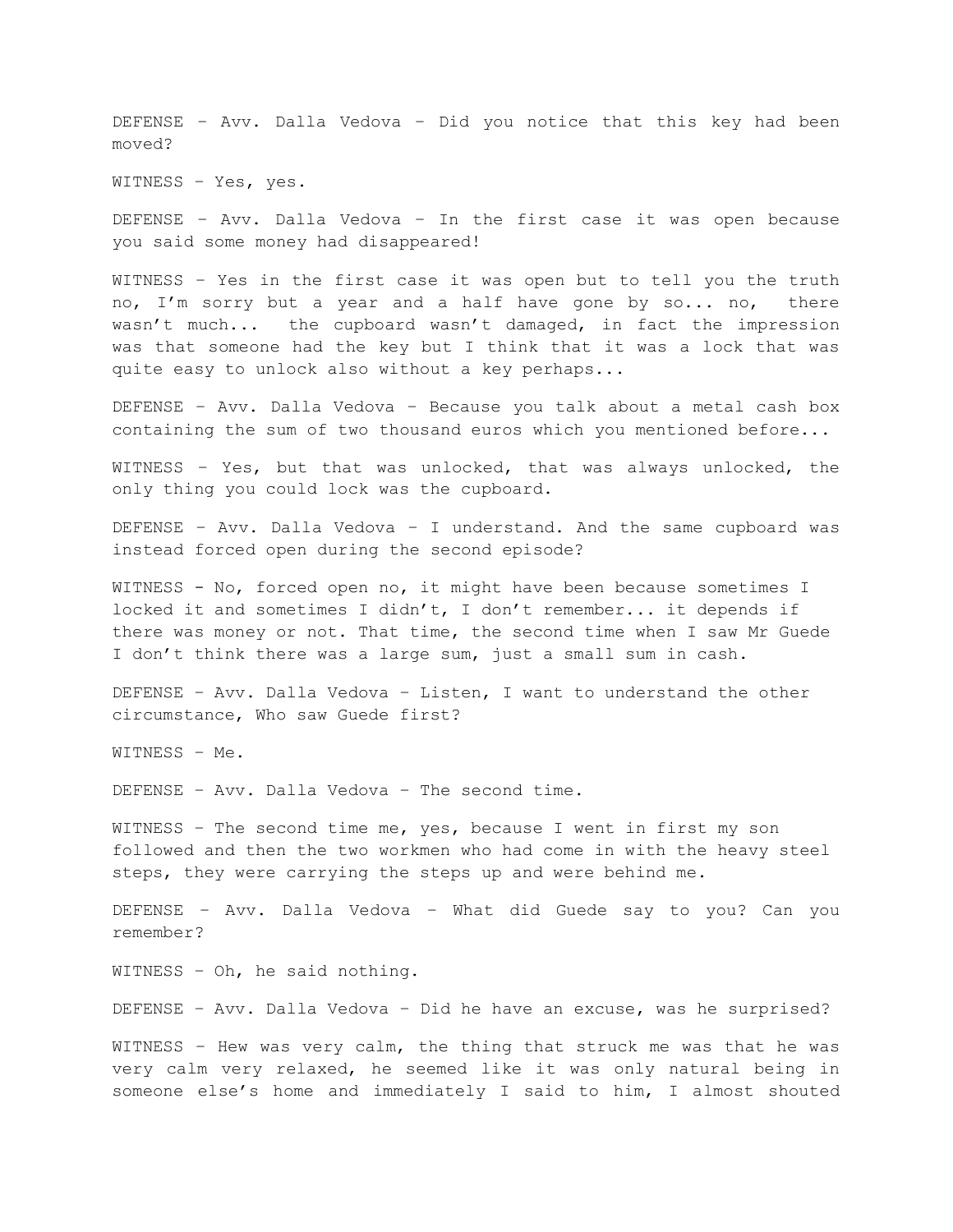"what are you doing here?" and he said "no, no be calm relax, I only came to sleep because I didn't know where to go" and I asked him questions such as "but who are you? Where are you from? Who told you to come here?" and he answered "I was at the central station and I didn't know where to sleep and I asked a young man who told me for fifty euros to come and sleep here". Obviously I never believed this story.

DEFENSE – Avv. Dalla Vedova – At that time were you with the metal worker and the other gentleman?

WITNESS – I was with the metal worker and the other gentleman fortunately!

DEFENSE – Avv. Dalla Vedova – Did these two men also question Guede, did they ask him why he was there?

WITNESS - Initially yes, they were a bit shocked to see this stranger, they didn't say anything but then they also asked some questions that I can't remember now like "but who told you to come here?"...

DEFENSE – Avv. Dalla Vedova – Listen is Via Plinio near the central station?

WITNESS – Quite near, but not very near, the continuation of Via Vitruvio which shoots off from Piazza Duca D'Aosta which is the central station...

DEFENSE – Avv. Dalla Vedova – On foot?

WITNESS – On foot twenty minutes, a quarter of an hour!

DEFENSE – Avv. Dalla Vedova – Instead going back to the answer Guede gave you about this fifty euros which he said he gave to someone to let him sleep there?

WITNESS – He said he gave the money to a person but who had suggested to come here because it was very difficult to find somewhere to sleep in Milan and he wouldn't have found a place anywhere and so suggested to come to the nursery for fifty euros.

DEFENSE – Avv. Dalla Vedova – And did you believe this story?

WITNESS - No, also because I asked him who this person was and he said he didn't know what nationality he was, it seemed made up, an excuse...

DEFENSE – Avv. Dalla Vedova – Not real?

WITNESS - ...not real yes!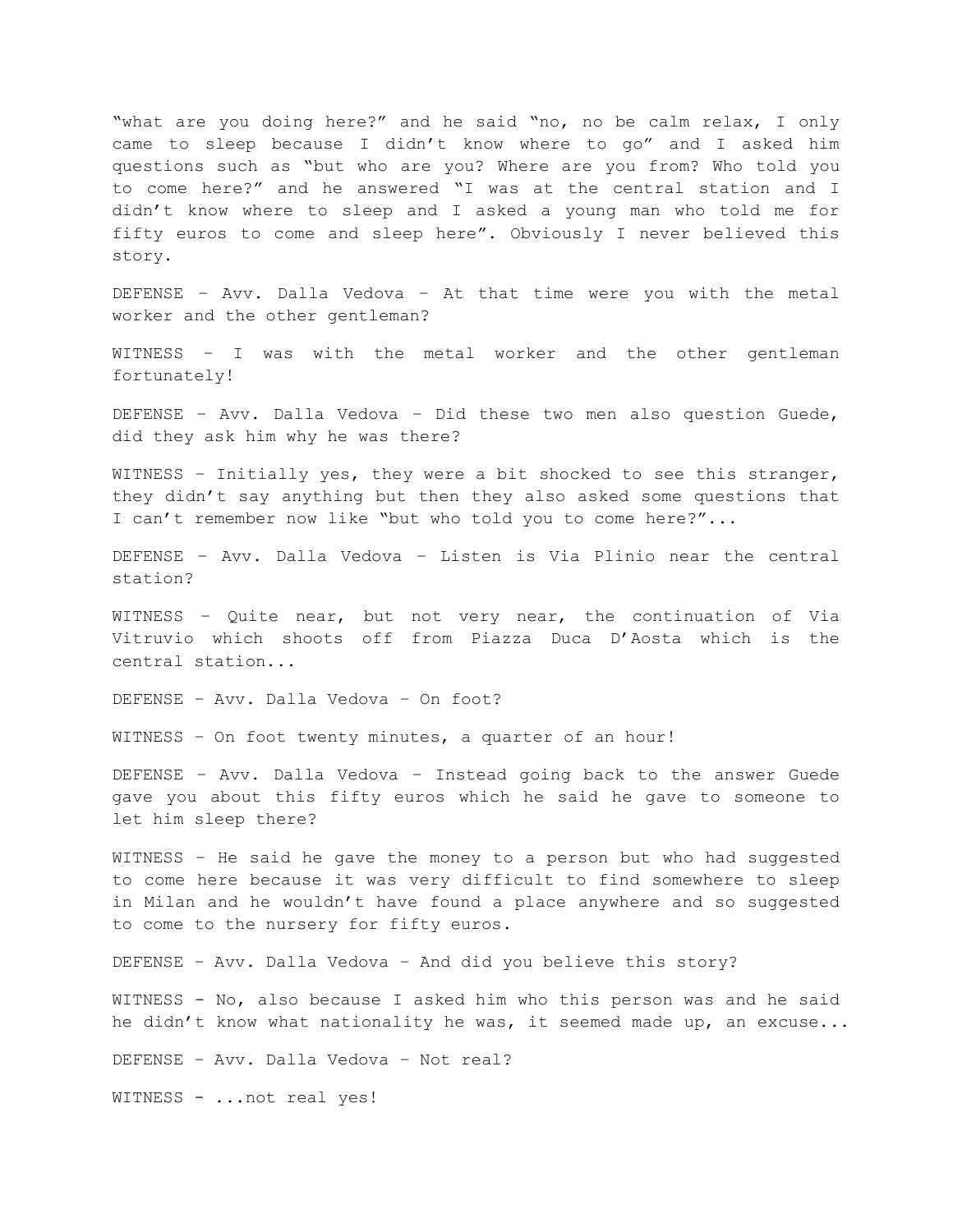DEFENSE – Avv. Dalla Vedova - So Guede's story seemed far from the truth. WITNESS – Yes, yes. DEFENSE – Avv. Dalla Vedova – Listen, at that time was the nursery school working? WITNESS – Yes, yes. DEFENSE – Avv. Dalla Vedova – So you had lessons every day. WITNESS – Yes, the nursery school had been working since September 2004. DEFENSE – Avv. Dalla Vedova – So in October 2007 you had nursery school every day? Monday, Tuesday, Wednesday..? WITNESS – No, no, the nursery school is closed on Saturdays and Sundays, so the children don't come. DEFENSE – Avv. Dalla Vedova – It is closed on Saturdays and Sundays. I have no more questions, thank you! JUDGE – Go ahead, prosecution. **PROSECUTION** PROSECUTION – Listen, was there a broken window? WITNESS – No. PROSECUTION – Was there a rock? WITNESS – No. PROSECUTION – Listen, were there signs the toilet had been used? WITNESS – I remember finding urine on the children's toilet... PROSECUTION – I understand. WITNESS – But I can't know if... usually it is cleaned afterwards by the cleaners. PROSECUTION – It also happens with the children. Can it happen? WITNESS – No, but on Saturday it is cleaned and so the cleaning is done so it shouldn't...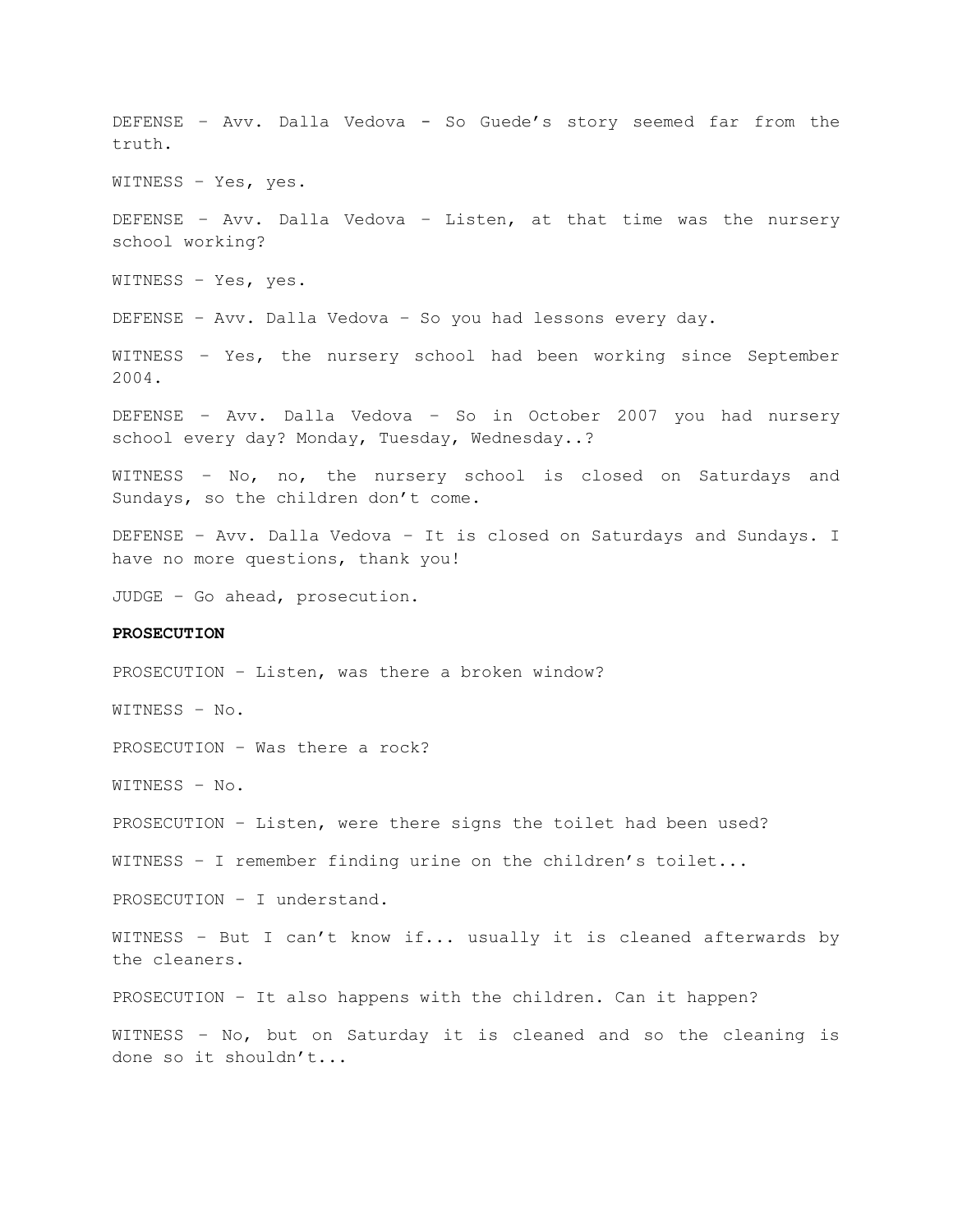PROSECUTION – I understand. When was the last time the cleaning had been done?

WITNESS – It is done every evening including Friday evening.

PROSECUTION – Fine, I have no more questions.

JUDGE – If there are other questions.

#### **CIVIL PARTY – Avv. Perna**

CIVIL PARTY – Avv. Perna – Only a judge for the civil party. Madam, the kitchen knife that was found with Mr Rudy Guede was it a large or small knife?

WITNESS – Neither large nor small, medium.

CIVIL PARTY – Avv. Perna – Could you give me an indication?

WITNESS – I think a 30-centimetre blade.

CIVIL PARTY – Avv. Perna - Good. I have no more questions.

JUDGE – Are there any other questions just to finish off?

### **DEFENSE – Avv. Dalla Vedova**

DEFENSE – Avv. Dalla Vedova – Just to be exhaustive. Madam, you said that in the rucksack there was a small hammer like those in the trains.

WITNESS – Like the ones in the trains, in the buses to smash...

DEFENSE – Avv. Dalla Vedova – To smash the windows in case of emergency.

WITNESS - ...in the case of emergency, yes.

DEFENSE – Avv. Dalla Vedova – I understand. And did this hammer seem like it had been used?

WITNESS – No, I repeat, the entrance door is easily openable with a punch, with a kick at the time and the windows above the courtyard to get into the nursery school had grates, no...

DEFENSE – Avv. Dalla Vedova – Grates?

WITNESS – Grates yes, iron grates.

DEFENSE – Avv. Dalla Vedova – Listen, in your kitchen have you got a lot of knives?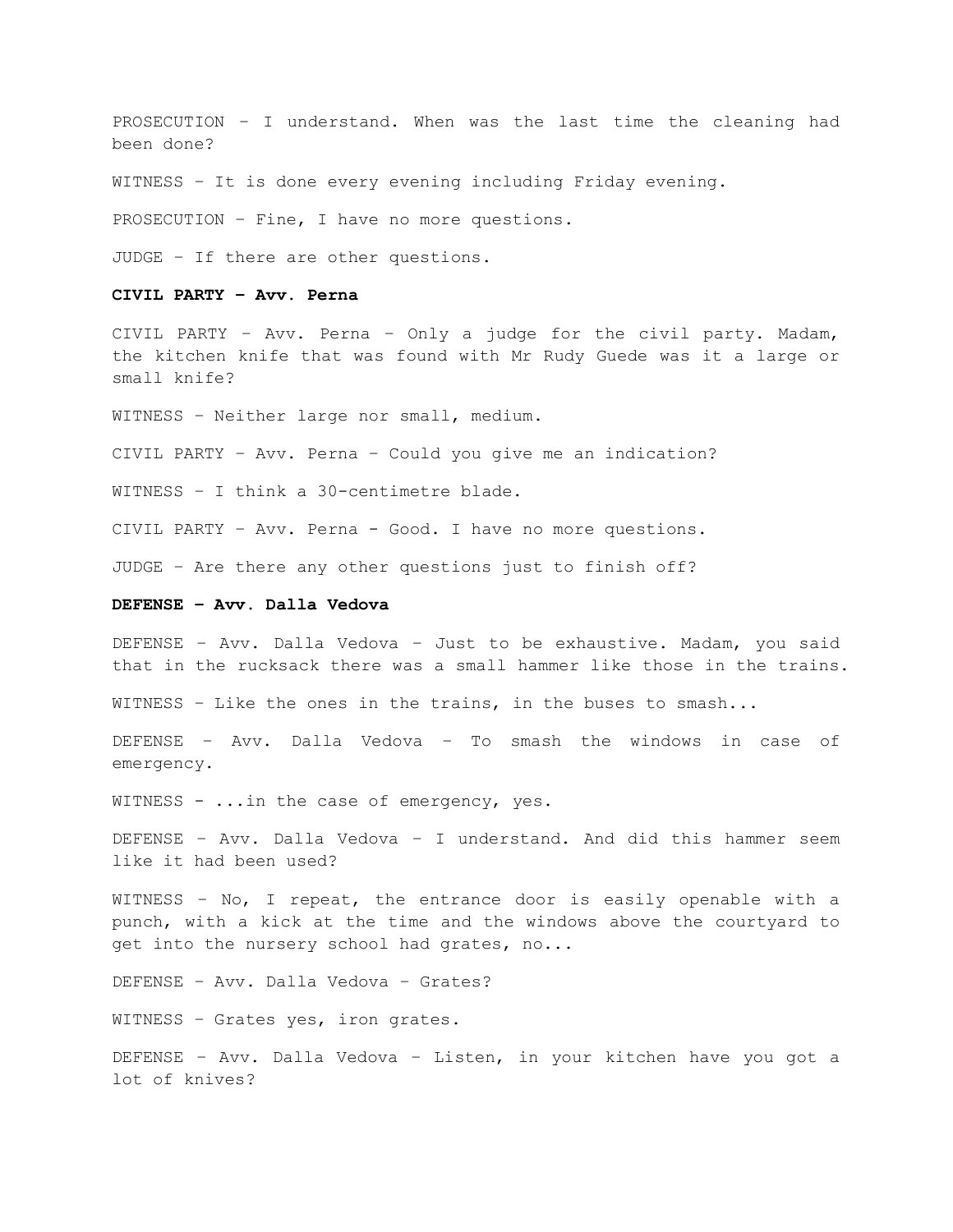WITNESS – No, no. DEFENSE – Avv. Dalla Vedova – How many have you got if you need..? WITNESS – No, the children don't use a knife and the only knife were two small vegetable knives and the one used for the meat, to cut... DEFENSE – Avv. Dalla Vedova – Is it kept in a drawer? WITNESS – It is kept in a drawer. DEFENSE – Avv. Dalla Vedova – The kitchen drawers aren't locked and so can be opened by anybody. WITNESS – Yes, exactly. DEFENSE – Avv. Dalla Vedova – Was the kitchen also unlocked? Or was it a locked room inside the nursery school? WITNESS – When we saw Mr Guede? No, it was closed. DEFENSE – Avv. Dalla Vedova – And how did he get the knife from inside the kitchen? WITNESS – No, it was closed in the sense that the door was... DEFENSE – Avv. Dalla Vedova – Unlocked. WITNESS – Unlocked. DEFENSE – Avv. Dalla Vedova – It was only closed, not locked. WITNESS - Yes. DEFENSE – Avv. Dalla Vedova – I understand. Is that door usually locked? WITNESS – No, no. DEFENSE – Avv. Dalla Vedova – Thank you, no more questions thank you. **JUDGE** JUDGE – There are no other questions. Perhaps you've said this, perhaps we didn't make it out, but the episode happens on October 27. WITNESS – Yes. JUDGE – Is it a Saturday?